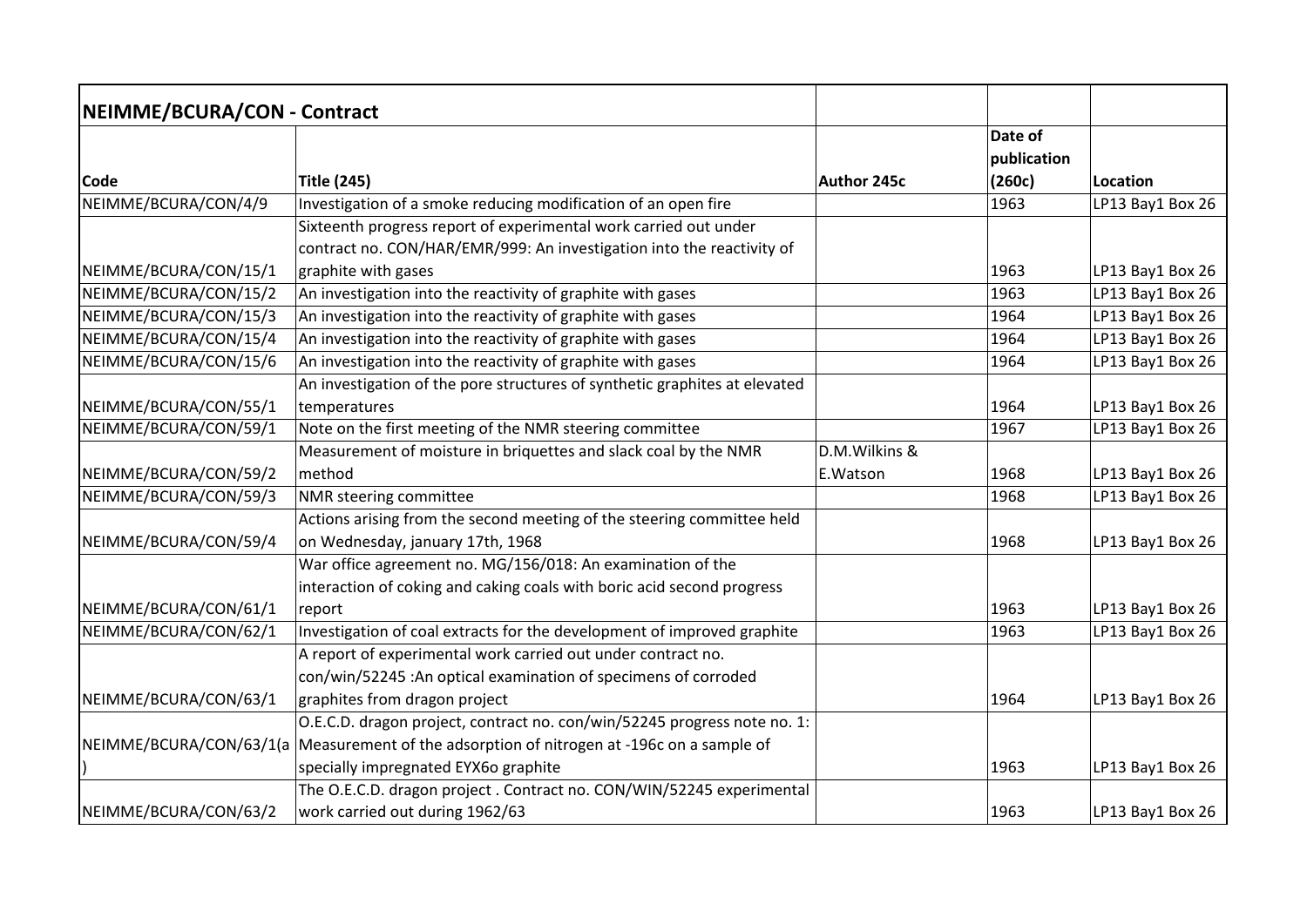|                        | Char briquetting investigations: Some observations on char distribution  |      |                  |
|------------------------|--------------------------------------------------------------------------|------|------------------|
| NEIMME/BCURA/CON/83/23 | and compaction in markham presses                                        | 1968 | LP13 Bay1 Box 26 |
|                        | 2nd commentary on activities of char briquettes (period 28th december    |      |                  |
| NEIMME/BCURA/CON/83/13 | 1967-8th january, 1968                                                   | 1968 | LP13 Bay1 Box 26 |
|                        | 4th commentary on activities on char briquetting (week ending 22nd       |      |                  |
| NEIMME/BCURA/CON/83/15 | january, 1968)                                                           | 1968 | LP13 Bay1 Box 26 |
|                        | 5th commentary on activities on char briquetting (week ending 29th       |      |                  |
| NEIMME/BCURA/CON/83/16 | january, 1968)                                                           | 1968 | LP13 Bay1 Box 26 |
|                        | 6th commentary on activities on char briquetting (week ending 5th        |      |                  |
| NEIMME/BCURA/CON/83/17 | february, 1968)                                                          | 1968 | LP13 Bay1 Box 26 |
|                        | 7th commentary on activities on char briquetting (week ending 12th       |      |                  |
| NEIMME/BCURA/CON/83/18 | february, 1968)                                                          | 1968 | LP13 Bay1 Box 26 |
|                        | 8th commentary on activities on char briquetting (week ending 19th       |      |                  |
| NEIMME/BCURA/CON/83/19 | february, 1968)                                                          | 1968 | LP13 Bay1 Box 26 |
|                        | 9th commentary on activities on char briquetting (for the two weeks      |      |                  |
| NEIMME/BCURA/CON/83/20 | ending 4th march, 1968)                                                  | 1968 | LP13 Bay1 Box 26 |
|                        | 10th commentary on activities on char briquetting (for the two weeks     |      |                  |
| NEIMME/BCURA/CON/83/21 | ending 22nd march, 1968)                                                 | 1968 | LP13 Bay1 Box 26 |
|                        | 11th commentary on activities on char briquetting (for the two weeks     |      |                  |
| NEIMME/BCURA/CON/83/22 | ending 1st april, 1968)                                                  | 1968 | LP13 Bay1 Box 26 |
|                        | 12th commentary on activities on char briquetting (for the two weeks     |      |                  |
| NEIMME/BCURA/CON/83/24 | ending 15th april, 1968)                                                 | 1968 | LP13 Bay1 Box 26 |
|                        | 13th commentary on activities on char briquetting (for the two weeks     |      |                  |
| NEIMME/BCURA/CON/83/25 | ending 29th april, 1968)                                                 | 1968 | LP13 Bay1 Box 26 |
|                        | 14th commentary on activities on char briquetting (for the two weeks     |      |                  |
| NEIMME/BCURA/CON/83/26 | ending 10th may, 1968)                                                   | 1968 | LP13 Bay1 Box 26 |
|                        | 15th commentary on activities on char briquetting (for the period ending |      |                  |
| NEIMME/BCURA/CON/83/27 | 27th may, 1968)                                                          | 1968 | LP13 Bay1 Box 26 |
|                        | 16th commentary on activities on char briquetting (for the period ending |      |                  |
| NEIMME/BCURA/CON/83/28 | 28th june, 1968)                                                         | 1968 | LP13 Bay1 Box 26 |
|                        | 17th commentary on activities on char briquetting (for the period ending |      |                  |
| NEIMME/BCURA/CON/83/29 | 2th july, 1968)                                                          | 1968 | LP13 Bay1 Box 26 |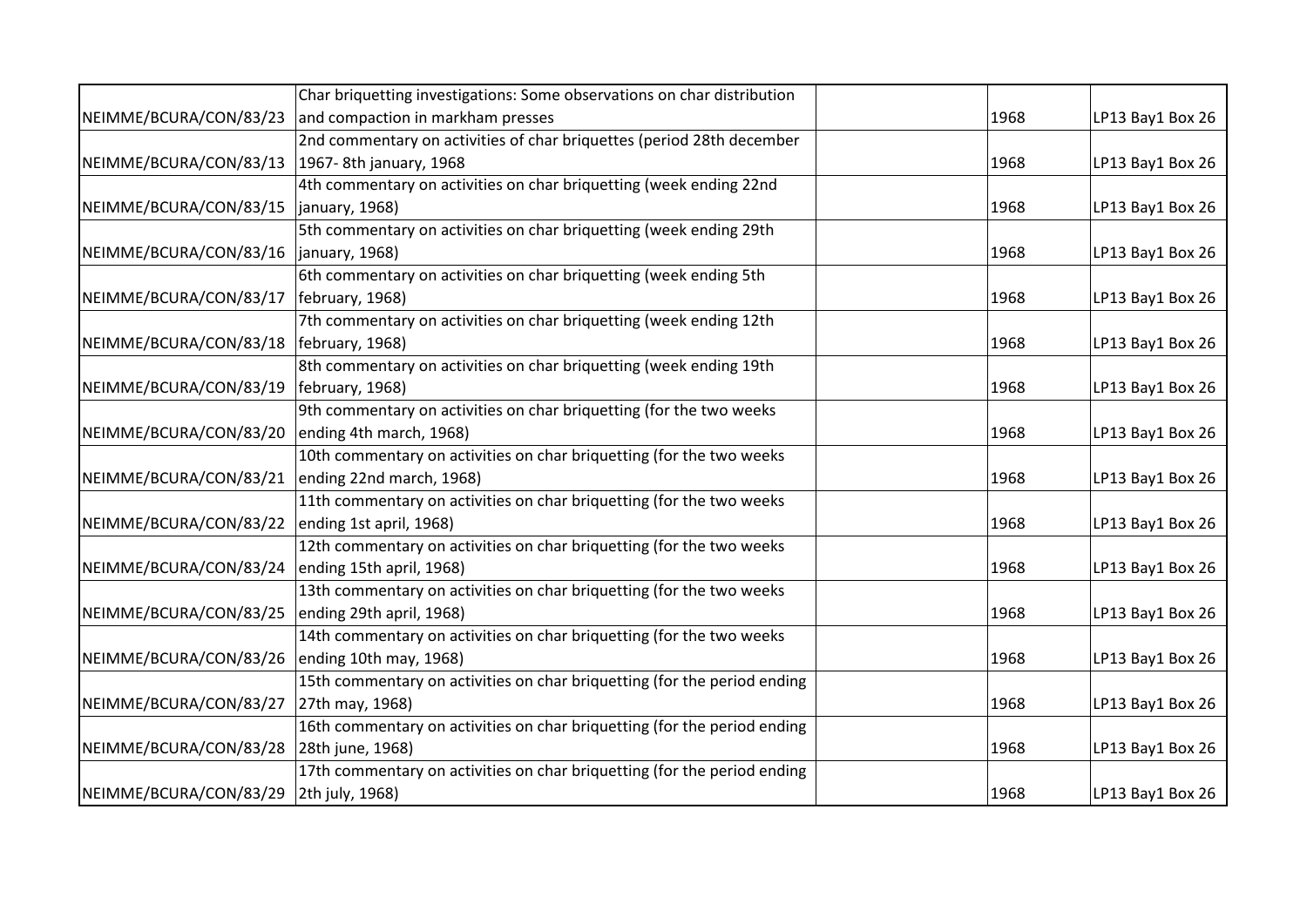|                         | 18th commentary on activities on char briquetting for the period ending    |      |                  |
|-------------------------|----------------------------------------------------------------------------|------|------------------|
| NEIMME/BCURA/CON/83/30  | 19th august, 1968)                                                         | 1968 | LP13 Bay1 Box 26 |
|                         | 19th commentary on activities on char briquetting (period ending 18th      |      |                  |
| NEIMME/BCURA/CON/83/32  | september, 1968)                                                           | 1968 | LP13 Bay1 Box 26 |
|                         | 20th commentary on activities on char briquetting (period ending 18th      |      |                  |
| NEIMME/BCURA/CON/83/34  | october, 1968)                                                             | 1968 | LP13 Bay1 Box 26 |
|                         | 21st commentary on activities on char briquetting (period ending 8th       |      |                  |
| NEIMME/BCURA/CON/83/35  | november, 1968)                                                            | 1968 | LP13 Bay1 Box 26 |
|                         | Structural examination of briquettes produced at various roll pressurea at |      |                  |
| NEIMME/BCURA/CON/83/1   | stoke orchard                                                              | 1967 | LP13 Bay1 Box 26 |
| NEIMME/BCURA/CON/83/2   | The coal supplies for the markham roomheat plant                           | 1967 | LP13 Bay1 Box 26 |
|                         | Preliminary measurements of the tensile strength of NCB roomheat           |      |                  |
| NEIMME/BCURA/CON/83/3   | briquettes                                                                 | 1967 | LP13 Bay1 Box 26 |
|                         | Examination of roomheat briquettes test code BC 81-86. Premliminary        |      |                  |
| NEIMME/BCURA/CON/83/4   | statement following visual examination.                                    | 1967 | LP13 Bay1 Box 26 |
|                         | Report of a discussion on proposals for photoelastic strain analysis, and  |      |                  |
| NEIMME/BCURA/CON/83/5   | on a proposed x-ray analysis                                               | 1967 | LP13 Bay1 Box 26 |
| NEIMME/BCURA/CON/83/8   | Fundamental studies in char briqueetting: A drafts basis for discussion    |      | LP13 Bay1 Box 26 |
|                         | Further examination of the structure of briquettes produced under          |      |                  |
| NEIMME/BCURA/CON/83/9   | various roll forces at stoke orchard; 48/1/71                              | 1968 | LP13 Bay1 Box 26 |
| NEIMME/BCURA/CON/83/10  | Char briquetting investigations: A note on progress                        | 1968 | LP13 Bay1 Box 26 |
|                         | Characterisation and investigation of char briqueettes by localised        |      |                  |
| NEIMME/BCURA/CON/83/11  | strength measurements                                                      | 1967 | LP13 Bay1 Box 26 |
|                         | Commentary on activities on char briquetting; No 1 period 1st 2th          |      |                  |
| NEIMME/BCURA/CON/83/12  | december, 1967                                                             | 1967 | LP13 Bay1 Box 26 |
| NEIMME/BCURA/CON/83/38  | Distribution of compaction in conventry briquettes.                        | 1969 | LP13 Bay1 Box 26 |
| NEIMME/BCURA/CON/83/39  | The physics of hot char briquetting                                        | 1969 | LP13 Bay1 Box 26 |
| NEIMME/BCURA/CON/83/40  | Measurement of the tensile strength of briquetted material                 | 1969 | LP13 Bay1 Box 26 |
|                         | Char briquetting investigations: An examination of the pore-size           |      |                  |
| NEIMME/BCURA/CON/83/41  | distribution of briquettes from markham test 133/5A                        | 1969 | LP13 Bay1 Box 26 |
| NEIMME/BCURA/CON/191/1/ |                                                                            |      |                  |
| 68                      | Steam activation of rexco fines                                            | 1968 | LP13 Bay1 Box 26 |
| NEIMME/BCURA/CON/66/1   | Wet grading project: Interm Report                                         | 1963 | LP13 Bay1 Box 27 |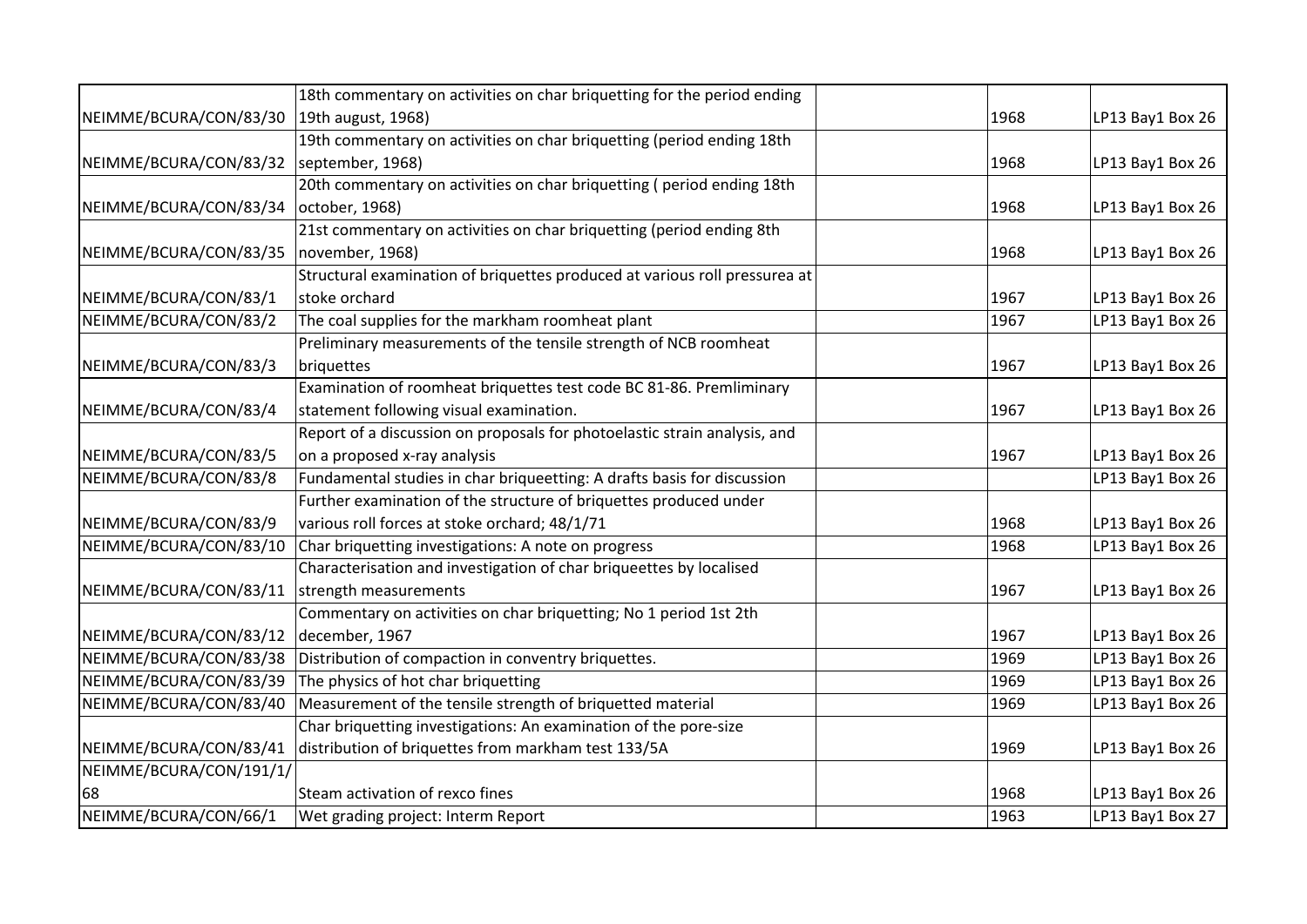| NEIMME/BCURA/CON/66/2 | Wet grading project: Report on tests with pilot mill                         | 1963 | LP13 Bay1 Box 27 |
|-----------------------|------------------------------------------------------------------------------|------|------------------|
|                       | Wet grading project: Proposals to the central electricity generating board   |      |                  |
| NEIMME/BCURA/CON/66/3 | for work in 1964 on wet milling of coal                                      | 1964 | LP13 Bay1 Box 27 |
|                       | Wet grading project: Report on phase I of 2nd series of tests with the pilot |      |                  |
| NEIMME/BCURA/CON/66/4 | tube mill                                                                    | 1964 | LP13 Bay1 Box 27 |
|                       | Wet grading project: Report on phase III of 2nd series of tests with the     |      |                  |
| NEIMME/BCURA/CON/66/5 | pilot tube mill                                                              | 1964 | LP13 Bay1 Box 27 |
|                       | Wet grading project: Report on the concluding phase of the 2nd series of     |      |                  |
| NEIMME/BCURA/CON/66/6 | tests with the pilot tube mill                                               | 1964 | LP13 Bay1 Box 27 |
| NEIMME/BCURA/CON/72/2 | Harwell graphite structure contract: CON/HAR/EMR/1708                        | 1965 | LP13 Bay1 Box 27 |
|                       | An interm report on the investigation of pore structures of synthetic        |      |                  |
|                       | graphites at elevated temperatures: open-pore closjre, closed-pore           |      |                  |
| NEIMME/BCURA/CON/72/3 | penetration                                                                  | 1966 | LP13 Bay1 Box 27 |
|                       | An interm report on the investigation of pore structures of synthetic        |      |                  |
| NEIMME/BCURA/CON/72/4 | graphites at elevated temperatures: Apparent densities in gases              | 1967 | LP13 Bay1 Box 27 |
|                       | An interm report on the investigation of pore structures of synthetic        |      |                  |
| NEIMME/BCURA/CON/72/6 | graphites at elevated temperatures: Open-pore pentration                     | 1967 | LP13 Bay1 Box 27 |
|                       | An interm report on the investigation of pore structures of synthetic        |      |                  |
| NEIMME/BCURA/CON/72/9 | graphites at elevated temperatures                                           | 1968 | LP13 Bay1 Box 27 |
|                       | Ministry of defence agreement no. MG/143/018: Effects of sulphur in          |      |                  |
|                       | coal on the properties of coal-based impregnated charcoals first progress    |      |                  |
| NEIMME/BCURA/CON/79/1 | report                                                                       | 1966 | LP13 Bay1 Box 27 |
|                       | Ministry of defence agreement no. MG/143/018: Effects of sulpher in          |      |                  |
|                       | caols on the properties of coal-based impregnated charcoals second           |      |                  |
| NEIMME/BCURA/CON/79/2 | progress report                                                              | 1966 | LP13 Bay1 Box 27 |
|                       | Ministry of defence agreement no. MG/143/018: Effects of sulphur in          |      |                  |
|                       | coal on the properties of coal-based impregnated charcoals third             |      |                  |
| NEIMME/BCURA/CON/79/3 | progress report, october                                                     | 1967 | LP13 Bay1 Box 27 |
|                       | Ministry of defence agreement no. MG/143/018:Effects of sulpher in           |      |                  |
|                       | caols on the properties of coal-based impregnated charcoals final            |      |                  |
| NEIMME/BCURA/CON/79/4 | progress report                                                              | 1968 | LP13 Bay1 Box 27 |
|                       | Ministry of technology contract no. KS/1/0518/CB 43A2: Studies of            |      |                  |
| NEIMME/BCURA/CON/80/1 | carbon fibres 1st progress report                                            | 1967 | LP13 Bay1 Box 27 |